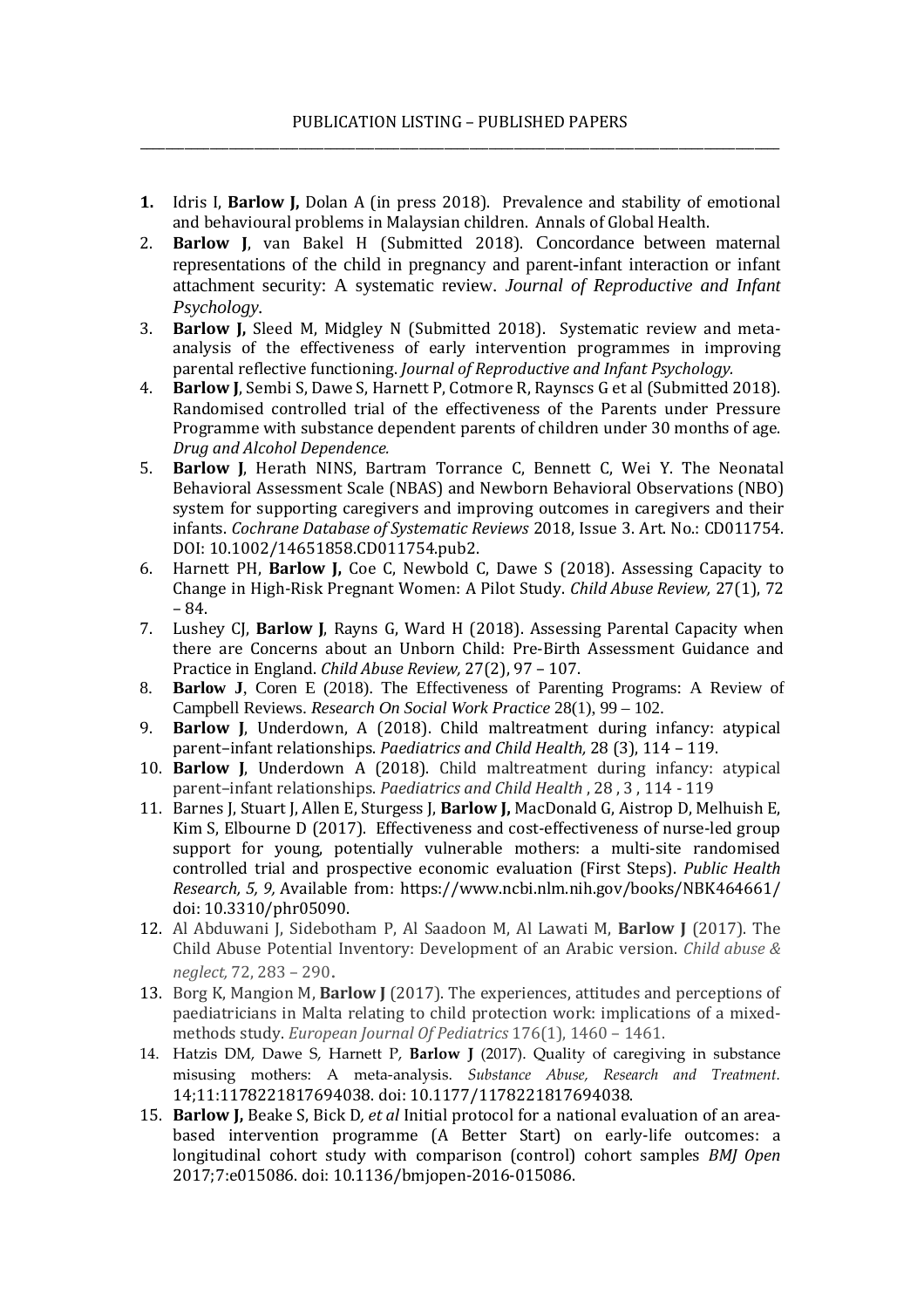- 16. Kennedy H, Ball K, **Barlow J** (2017). How does video interaction guidance contribute to infant and parental mental health and well-being?*Clinical child psychology and psychiatry,* 22 (3), 500 – 517.
- 17. Datta J, MacDonald G, **Barlow J**, Barnes J, Elbourne D (2017). The perspectives of stakeholders with regard to the needs of young pregnant women who have been 'Looked after' during their childhood, and the appropriateness of group Family Nurse Partnership (FNP) in meeting these needs. *Children and Society,* 31(6), 463 – 474.
- 18. **Barlow J,** Bergman H, Kornør H, Wei Y, Bennett C (2016). Group-based parent training programmes for improving emotional and behavioural adjustment in young children. *Cochrane Database of Systematic Reviews*, Issue 8. Art. No.: CD003680. DOI: 10.1002/14651858.CD003680.pub3.
- **19.** O'Hara L, **Barlow J,** Livingstone N, Macdonald G (2016). Video feedback for improving parental sensitivity and attachment (Protocol). *Cochrane Database of Systematic Reviews,* Issue 9. Art. No.: CD012348. DOI: 10.1002/14651858.CD012348.
- **20. Barlow J**, Sembi S, Underdown A. (2016). Pilot RCT of the use of VIG with Preterm Babies.' *Journal of Infant and Reproductive Health*, 34(5).  $Re$ *productive* doi.org/10.1080/02646838.2016.1217404
- **21.** Akhtar S, Dolan A, Barlow J (2016). Understanding the relationship between state forgiveness and psychological wellbeing: a qualitative study. *Journal of Religion and Health,* 1-14. doi:10.1007/s10943-016-0188-9
- **22.** Akhtar S, **Barlow J,** Dolan A (2016). The effectiveness of forgiveness interventions in promoting mental health: A meta-analysis. *Trauma and Violence, 1-17.* DOI: 10.1177/1524838016637079
- 23. **Barlow J**, Axford N, Schrader McMillan, Wrigley Z, Southalia S et al (2015). *Child and Adolescent Mental Health.* Article first published online: 25 Nov 2015. DOI: 10.1111/camh.12138
- 24. **Barlow J** (2015). Vulnerability in mothers in the pre and postnatal period. *Nursing in Practice.* Published online: 24th Sept 2015. [http://www.nursinginpractice.com/article/vulnerable-mothers-pregnancy-and](http://www.nursinginpractice.com/article/vulnerable-mothers-pregnancy-and-postnatal-period)[postnatal-period](http://www.nursinginpractice.com/article/vulnerable-mothers-pregnancy-and-postnatal-period)
- 25. Glover V, **Barlow J** (2015). *[Psychological adversity in pregnancy: what works to](http://www.emeraldinsight.com/doi/full/10.1108/JCS-01-2014-0003)  [improve outcomes?](http://www.emeraldinsight.com/doi/full/10.1108/JCS-01-2014-0003) Journal of Children's Services,* 9(2), 96-108. ISSN: 1746-6660
- 26. **Barlow J,** Dawe S, Coe C, Harnett P (2015). 'OxPUP: An evidence-based, pre-birth assessment pathway for vulnerable, pregnant women', *British Journal Of Social Work.* British Journal of Social Work. Published online: 02/2015; DOI:10.1093/bjsw/bcu150
- 27. **Barlow J**, Bennett C, Midgley N, Larkin SK, Wei Y (2015). Parent-infant psychotherapy for improving parental and infant mental health. Cochrane Database of Systematic Reviews, Issue 1. Art. No.: CD010534. DOI: 10.1002/14651858.CD010534.pub2.
- 28. Bartram SC, **Barlow J**, Wolke D (2015). The Neonatal Behavioral Assessment Scale (NBAS) and Newborn Behavioral Observations system (NBO) for supporting caregivers and improving outcomes in caregivers and their infants (Protocol). Cochrane Database of Systematic Reviews, Issue 6. Art. No.: CD011754. DOI: 10.1002/14651858.CD011754.
- 29. Luckock B, **Barlow J**, Brown C (2015). 'Developing innovative models of practice at the interface between the NHS and Children's Social Care, when children living at